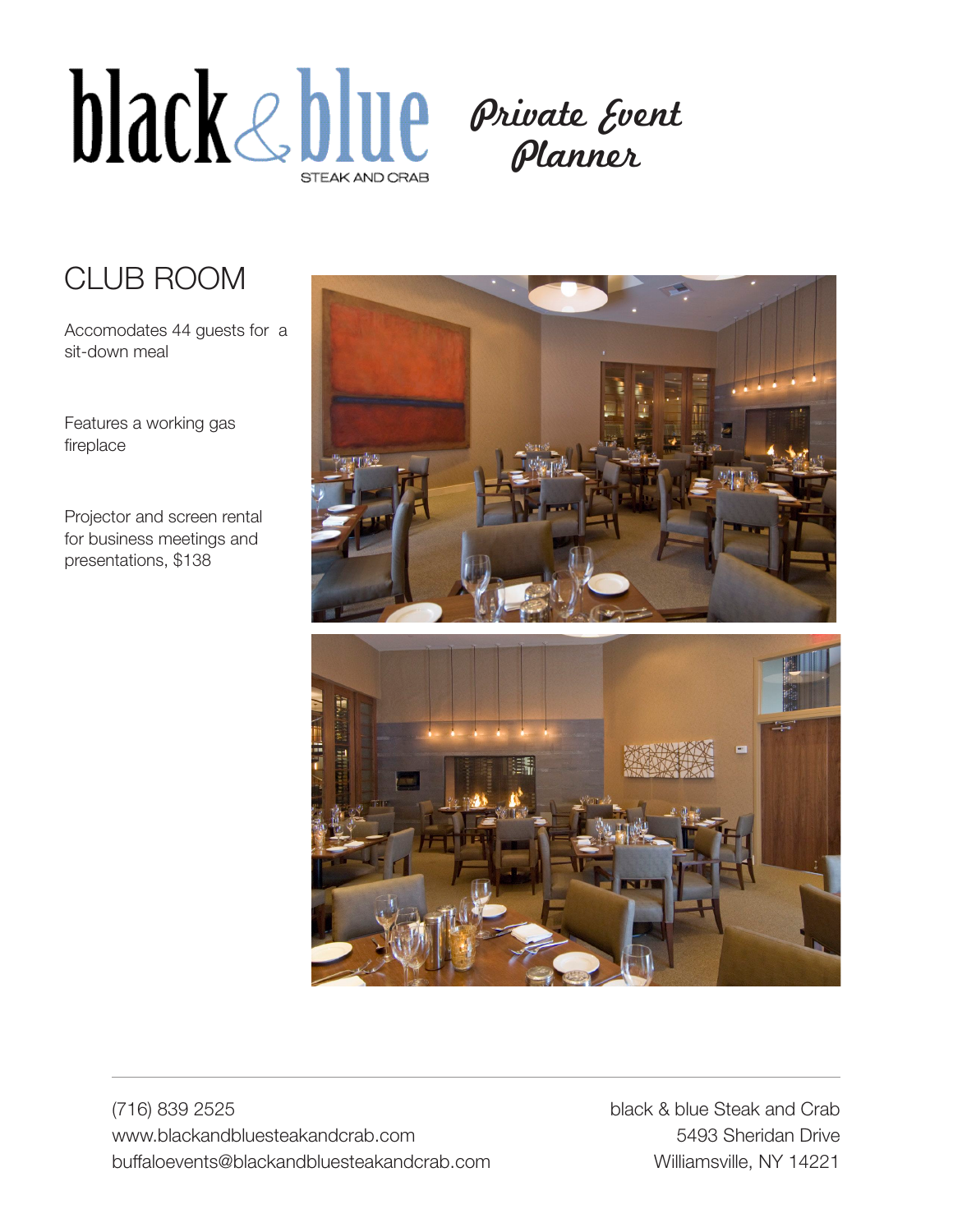



### BOARD ROOM

Accomodates 20 guests for a sit-down meal

High-definition television with PC connectivity rental for business meetings and presentations, \$25

High-speed internet access



(716) 839 2525 black & blue Steak and Crab www.blackandbluesteakandcrab.com 5493 Sheridan Drive buffaloevents@blackandbluesteakandcrab.com Williamsville, NY 14221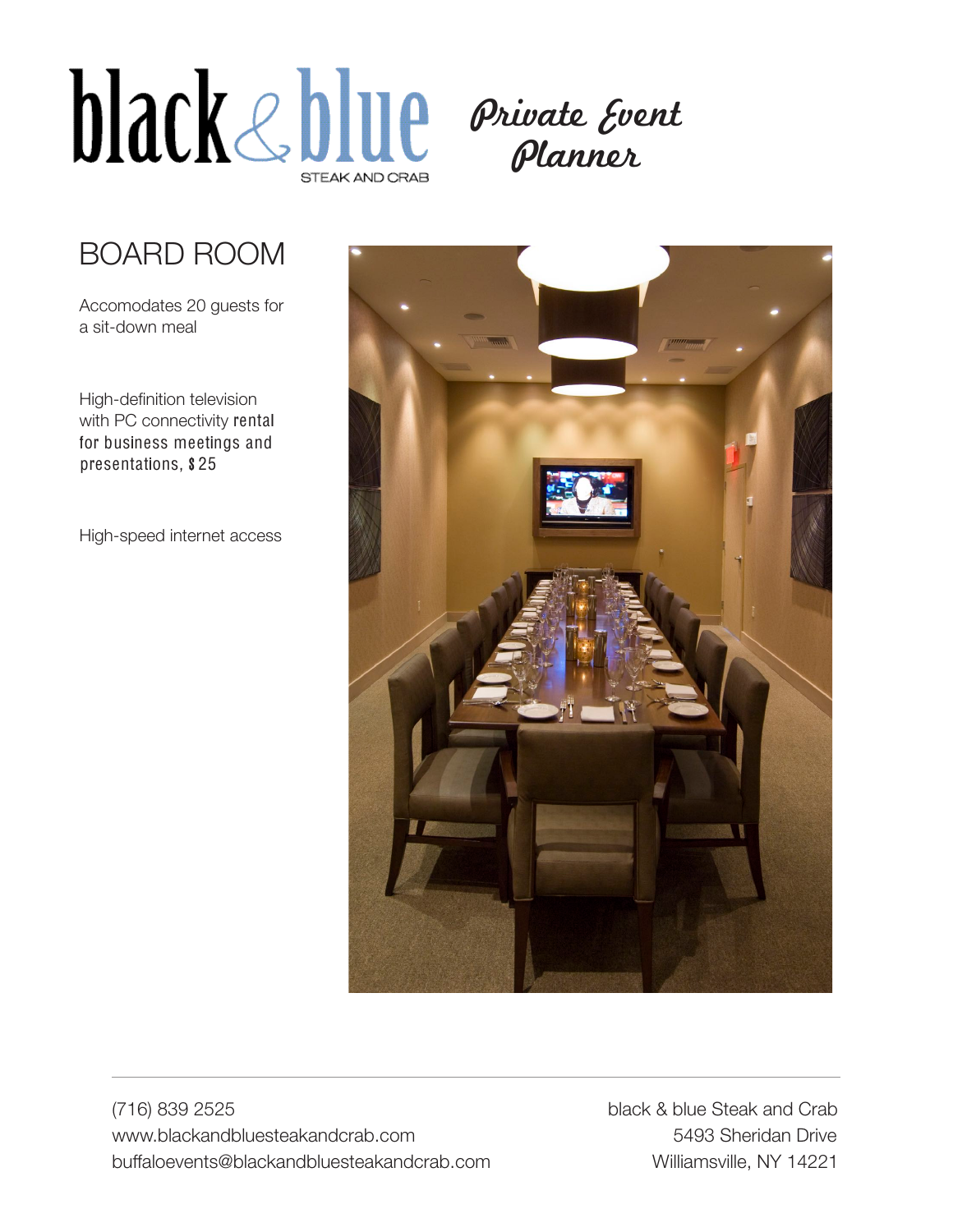# STEAK AND CRAE



**Dinner** 

|                   | <b>MENU A</b>                                                                | <b>MENUB</b>                                                                                                | <b>MENUC</b>                                                                                                                                        | <b>MENUD</b>                                                                                                                                                            | <b>ENHANCEMENTS</b>                                                                                                                                         |
|-------------------|------------------------------------------------------------------------------|-------------------------------------------------------------------------------------------------------------|-----------------------------------------------------------------------------------------------------------------------------------------------------|-------------------------------------------------------------------------------------------------------------------------------------------------------------------------|-------------------------------------------------------------------------------------------------------------------------------------------------------------|
| price             | \$56                                                                         | \$69                                                                                                        | \$79                                                                                                                                                | \$89                                                                                                                                                                    | Offer your guests a special<br>upgrade to Menus A - D                                                                                                       |
| appetizer platter | wagyu<br>meatballs                                                           | wagyu meatballs<br>crab & lobster<br>fondue                                                                 | wagyu meatballs<br>crab & lobster<br>fondue<br>calamari                                                                                             | wagyu meatballs<br>crab & lobster<br>fondue<br>calamari<br>shrimp cocktail                                                                                              | + add a grand<br>seafood tower<br>(servers 4-6)<br>\$89                                                                                                     |
| salad             | mixed greens                                                                 | mixed greens                                                                                                | caesar salad                                                                                                                                        | chopped salad                                                                                                                                                           |                                                                                                                                                             |
| choice of entrée* | bistro steak<br>$+ + +$<br>atlantic salmon<br>***<br>mushroom<br>pappardelle | 7 oz filet mignon<br>atlantic salmon<br>$***$<br>local organic<br>chicken<br>***<br>mushroom<br>pappardelle | 7 oz filet mignon<br>$+ + +$<br>12 oz strip steak<br>$***$<br>sea scallops<br>$***$<br>local organic<br>chicken<br>$***$<br>mushroom<br>pappardelle | 10 oz filet mignon<br>***<br>20 oz cowboy<br>ribeye<br>$***$<br>sea scallops<br>***<br>grouper<br>$***$<br>local organic<br>chicken<br>$***$<br>mushroom<br>pappardelle | + lump crab<br>\$14/order<br>$***$<br>+ 8oz king crab<br>\$32/order<br>$***$<br>+ half maine lobster<br>\$23/order<br>***<br>+ grilled shrimp<br>\$12/order |
| dessert           | flourless<br>chocolate torte                                                 | flourless<br>chocolate torte                                                                                | vanilla bean<br>cheesecake<br>peanut butter budino<br>flourless chocolate<br>torte                                                                  | vanilla bean<br>cheesecake<br>peanut butter budino<br>flourless chocolate<br>torte                                                                                      | + molten chocolate<br>cake<br>\$4/per person                                                                                                                |

\* Vegan entree option available upon request. All dishes prepared consistent with the dinner menu.

\* Steaks served with red bliss mashed potatoes, roasted asparagus and b&b steak sauce.

Note: please select one of the above limited menus to be served at your private function. You can email or call us with your selection at the numbers below. Menu selections are subject to change at any time.

Prices do not include sales tax, gratuity, and beverages.

#### (716) 839 2525 black & blue Steak and Crab www.blackandbluesteakandcrab.com 5493 Sheridan Drive buffaloevents@blackandbluesteakandcrab.com Williamsville, NY 14221